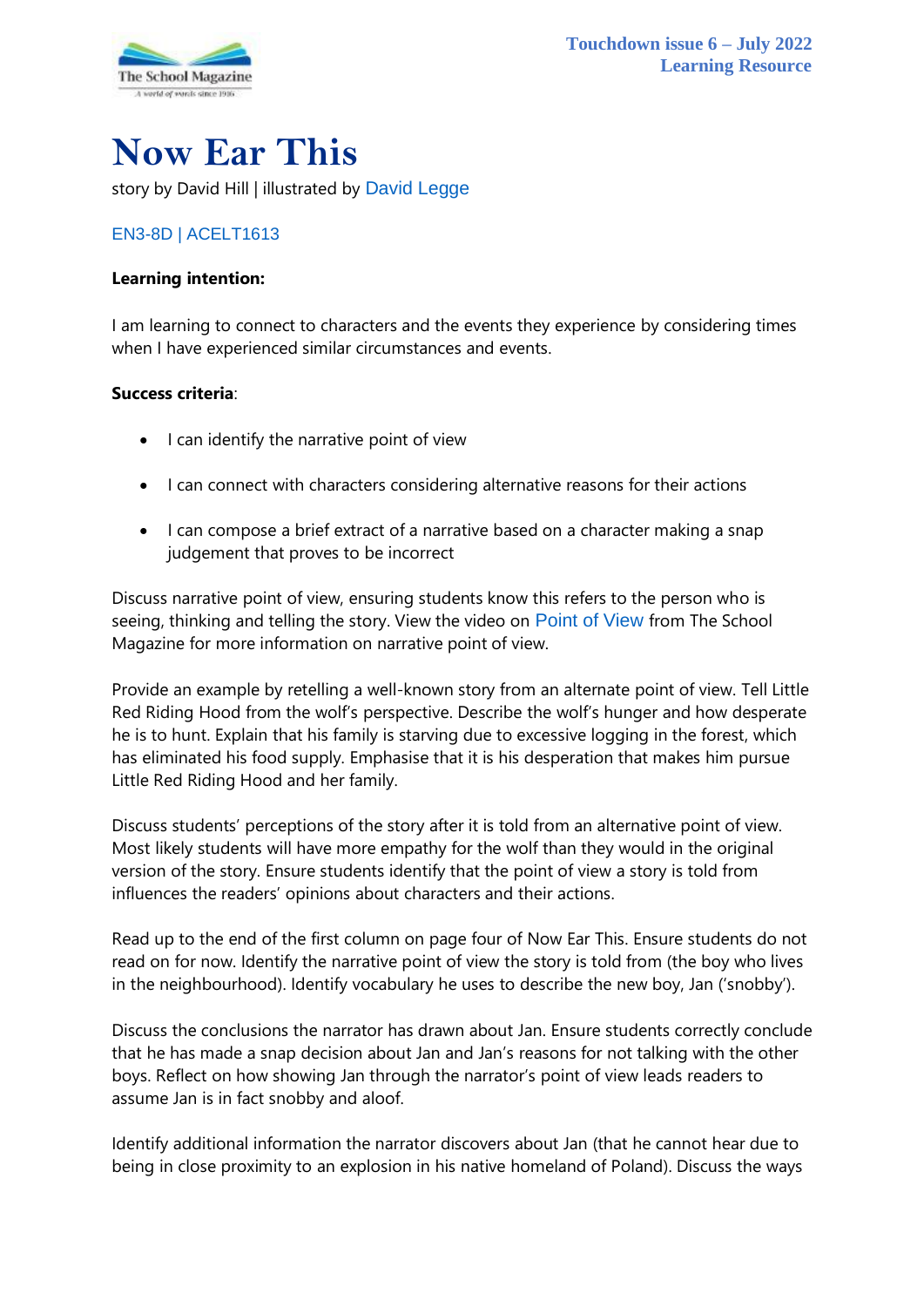

Jan challenges the narrator's initial opinion of him (he joins the boys in a game of cricket and helps them to win an important match).

Inform students that they will be considering the events from Jan's point of view to identify further reasons why he may appear unfriendly initially. Discuss how Jan might be feeling when he meets the other boys in the neighbourhood. Sample responses include: nervous about whether they will like him, apprehensive to play cricket as perhaps he has not played it previously, keen to fit in and be accepted, sad about moving away from Poland. Encourage students to consider times when they might have been new to a neighbourhood or an activity to assist them with considering the move from Jan's point of view.

Those with a digital subscription should complete the interactive task now.

Display a variety of images of students, some where the students are smiling and some where they are scowling. For example, view the images [Angry Children](https://www.alamy.com/stock-photo-angry-children-131487568.html) and [Portrait of](https://www.alamy.com/stock-photo-portrait-of-childminder-and-children-by-sandpit-looking-at-camera-148111803.html?pv=1&stamp=2&imageid=08AD58B7-13E6-402B-91D2-710E6ADC565B&p=460941&n=0&orientation=0&pn=1&searchtype=0&IsFromSearch=1&srch=foo%3dbar%26st%3d0%26pn%3d1%26ps%3d100%26sortby%3d2%26resultview%3dsortbyPopular%26npgs%3d0%26qt%3dsmiling%2520children%26qt_raw%3dsmiling%2520children%26lic%3d3%26mr%3d0%26pr%3d0%26ot%3d0%26creative%3d%26ag%3d0%26hc%3d0%26pc%3d%26blackwhite%3d%26cutout%3d%26tbar%3d1%26et%3d0x000000000000000000000%26vp%3d0%26loc%3d0%26imgt%3d0%26dtfr%3d%26dtto%3d%26size%3d0xFF%26archive%3d1%26groupid%3d%26pseudoid%3d%26a%3d%26cdid%3d%26cdsrt%3d%26name%3d%26qn%3d%26apalib%3d%26apalic%3d%26lightbox%3d%26gname%3d%26gtype%3d%26xstx%3d0%26simid%3d%26saveQry%3d%26editorial%3d1%26nu%3d%26t%3d%26edoptin%3d%26customgeoip%3d%26cap%3d1%26cbstore%3d1%26vd%3d0%26lb%3d%26fi%3d2%26edrf%3d0%26ispremium%3d1%26flip%3d0%26pl%3d)  [Childminder and Children by Sandpit,](https://www.alamy.com/stock-photo-portrait-of-childminder-and-children-by-sandpit-looking-at-camera-148111803.html?pv=1&stamp=2&imageid=08AD58B7-13E6-402B-91D2-710E6ADC565B&p=460941&n=0&orientation=0&pn=1&searchtype=0&IsFromSearch=1&srch=foo%3dbar%26st%3d0%26pn%3d1%26ps%3d100%26sortby%3d2%26resultview%3dsortbyPopular%26npgs%3d0%26qt%3dsmiling%2520children%26qt_raw%3dsmiling%2520children%26lic%3d3%26mr%3d0%26pr%3d0%26ot%3d0%26creative%3d%26ag%3d0%26hc%3d0%26pc%3d%26blackwhite%3d%26cutout%3d%26tbar%3d1%26et%3d0x000000000000000000000%26vp%3d0%26loc%3d0%26imgt%3d0%26dtfr%3d%26dtto%3d%26size%3d0xFF%26archive%3d1%26groupid%3d%26pseudoid%3d%26a%3d%26cdid%3d%26cdsrt%3d%26name%3d%26qn%3d%26apalib%3d%26apalic%3d%26lightbox%3d%26gname%3d%26gtype%3d%26xstx%3d0%26simid%3d%26saveQry%3d%26editorial%3d1%26nu%3d%26t%3d%26edoptin%3d%26customgeoip%3d%26cap%3d1%26cbstore%3d1%26vd%3d0%26lb%3d%26fi%3d2%26edrf%3d0%26ispremium%3d1%26flip%3d0%26pl%3d) both from Alamy. Instruct students to identify which of the children featured in the photographs they think they could be friends with and those they think they would not get along with.

Discuss elements that may have influenced students' choices, for example clothing, facial expressions and age. Remind students that often snap judgements can often be incorrect.

Instruct students to select one of the images and write a brief extract of a story featuring two characters based on two of the people in the photo. Tell them the story should focus on one character making a snap judgement about the other that proves to be incorrect. Inform students that they'll be required to tell their story from the point of view of the character making the incorrect assumption. Tell students that they can draw on their personal experiences or that they can compose a narrative that is purely fiction.

A sample response has been provided below:

Sierra sidled up to the cluster of year 6 students and asked, "Hey, can I play with you?"

"Nah, go away new girl, I bet you don't know anything about Fortnite," Billy sneered. A few of the students sniggered. Billy was always suspicious of new students. What if they stole all his friends?

"In fact, I'm an expert," Sierra replied.

Billy thought about this. Perhaps she wasn't so bad after all.

The students in the cluster glanced from side to side nervously. Billy cleared his throat.

"OK, new girl, come show us."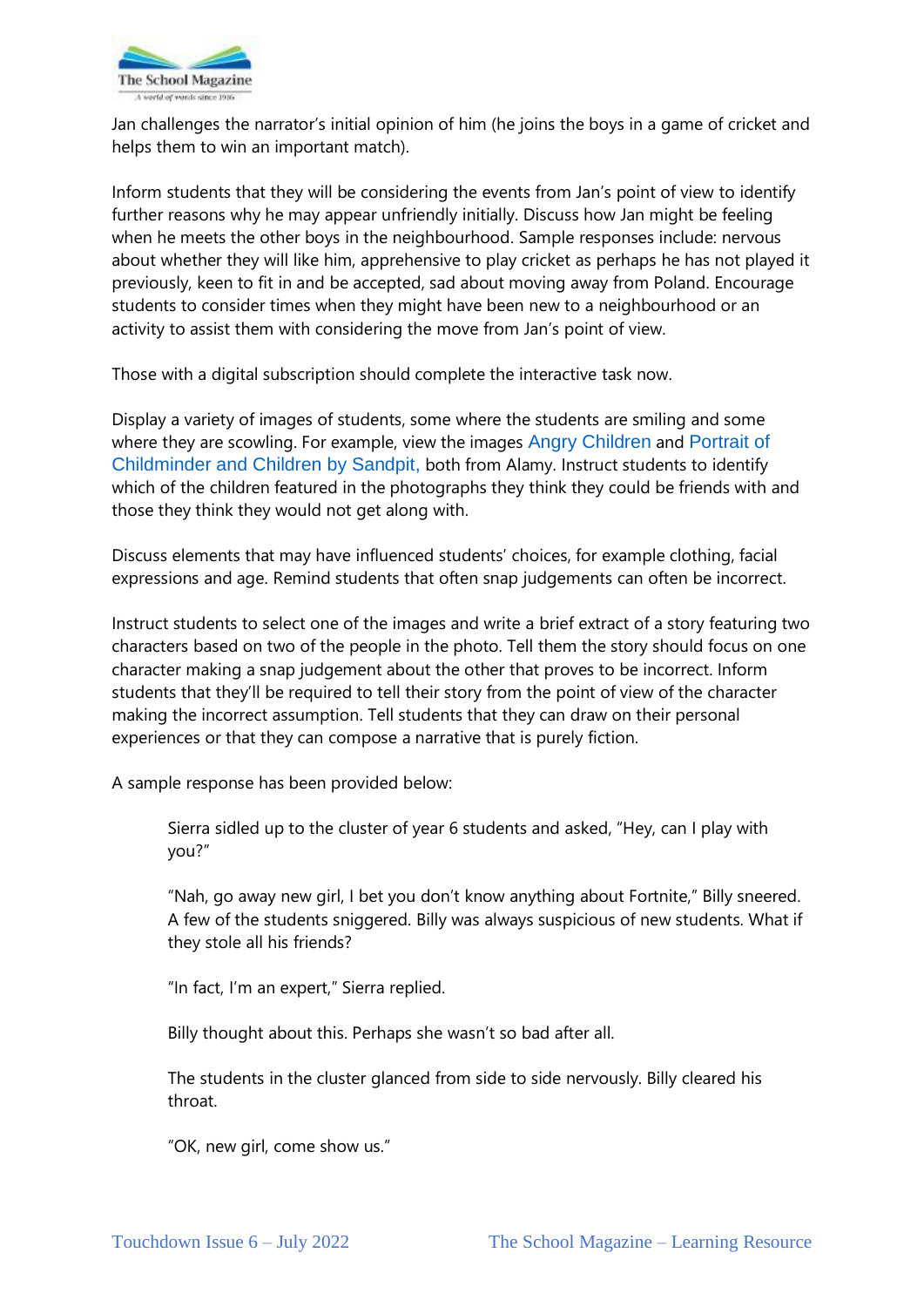

Sierra stood up straighter and stalked over the group, slipping her device from her bag.

# **King Midas and the Whispering Grass**

play by Ursula Dubosarsky | illustrated by [Douglas Holgate](https://www.shannonassociates.com/dougholgate)

### [EN3-2A](https://educationstandards.nsw.edu.au/wps/portal/nesa/k-10/learning-areas/english-year-10/english-k-10/content/897) | [ACELY1714](https://www.australiancurriculum.edu.au/Search/?q=ACELY1714)

#### **Learning intention:**

I am learning to experiment with text structures and language features when creating literary texts.

#### **Success criteria:**

- I can reflect on why stage directions are important in plays
- I can analyse a play to examine the way in which stage directions are written
- I can write stage directions to accompany a brief script
- I can adopt the appropriate style when composing stage directions

Display the following dialogue and select two students to read the lines as you perform.

Character 1: Give me that. Character 2: No, you give it to me. Character 1: Ahh, I can't hold on to it. Character 2: Why did you do that? Character 1: I can't believe you did that.

Discuss students' interpretations of the action that accompanies the dialogue. Ensure students conclude that while they can establish the characters are having a disagreement, the context is ambiguous and therefore it is challenging to know exactly what is going on.

Select a student to assist you with a role play while the same two students reread the lines. Briefly explain the following to the student assisting you, ensuring the other students do not hear:

• mime a tussle between the two of you, over an object that eventually gets dropped

Perform the actions as students re-read the script. Discuss students' interpretations of the story now, steering students towards concluding that it is far easier to know what is going on when there is action to accompany the lines.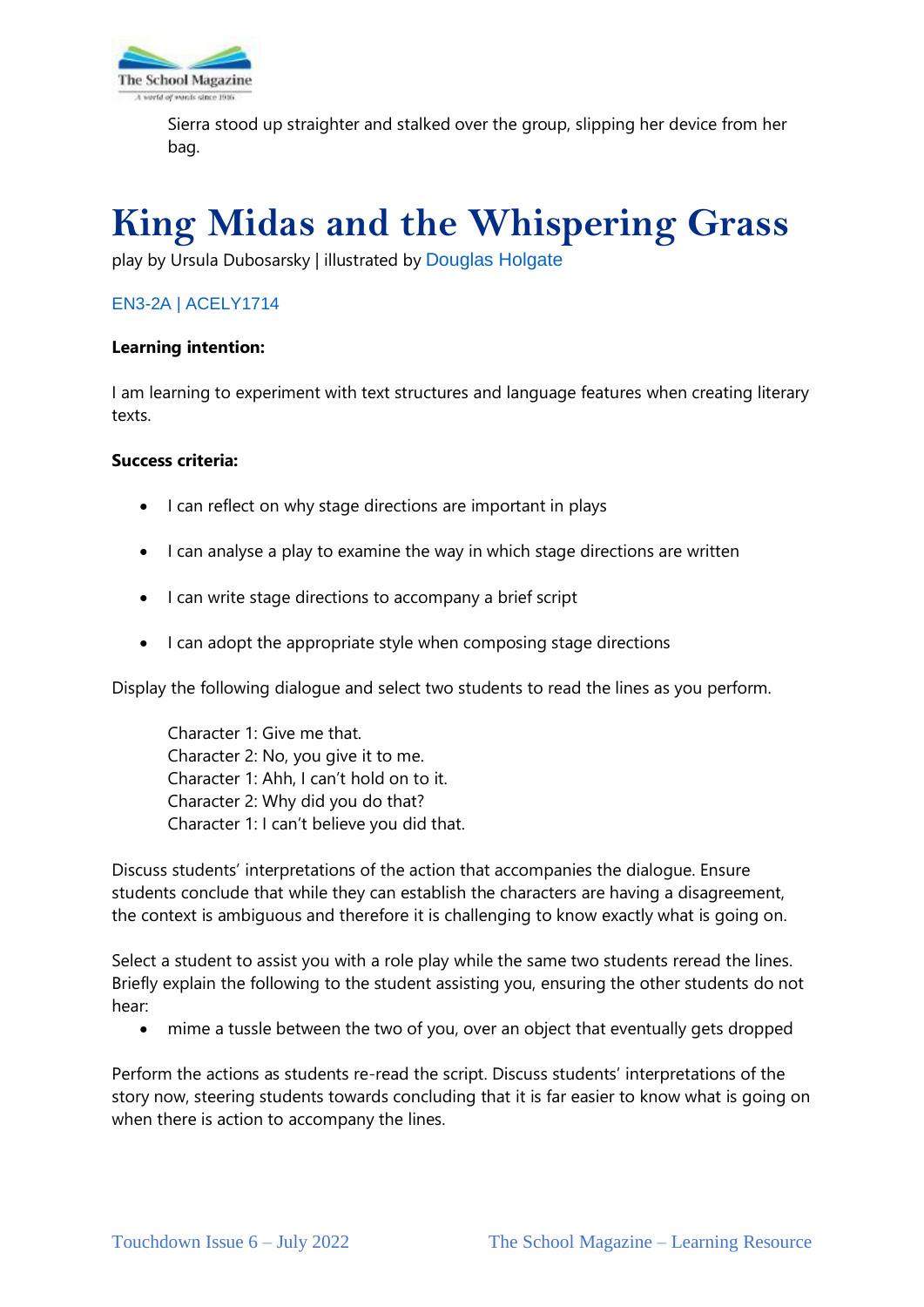

Inform students that when playwrights compose plays they include stage directions to ensure actors know how to perform the lines.

Read the play King Midas and the Whispering Grass noting the stage directions, for example:

KING MIDAS, wearing a crown, sits on a chair under a tree singing to himself quite out of tune.

(Enter PETRONELLA with a large pair of scissors.)

Discuss the formatting used for stage directions ensuring students note the following:

- the names of characters are written in capital letters
- stage directions are written in a brief and succinct way
- they are placed in brackets
- they are written using a different font (italics)

Discuss how to compose stage directions based on the actions composed collaboratively. For example:

(The two characters mime tossing a vase back and forth, engaging in a tussle before the vase is dropped, it smashing to the ground.)

Model how to record the stage directions by placing them inside brackets. Tell students that when writing by hand they may find it challenging to write in italic style. Discuss alternate methods for differentiating the stage directions from the dialogue in the script. For example, students may prefer to write in block capitals or to use a different colour to when noting the stage directions.

Display the following lines:

Character 1: Wait, don't do it! Character 2: Just you try and stop me. Character 1: I have to, this is too serious. I cannot let you do it. Character 2: Ha ha, too late!

Place students in groups. Instruct them to discuss with their groups actions that could accompany the lines. Tell students to note these as stage directions. After students have had time to record their stage directions, instruct them to rehearse performing the lines and the stage directions together.

Pair groups together and instruct students to perform their sections of the script to each other.

Extension:

Instruct students to write their own lines for a script. Tell students to swap with another group before writing stage directions to accompany their peers' script.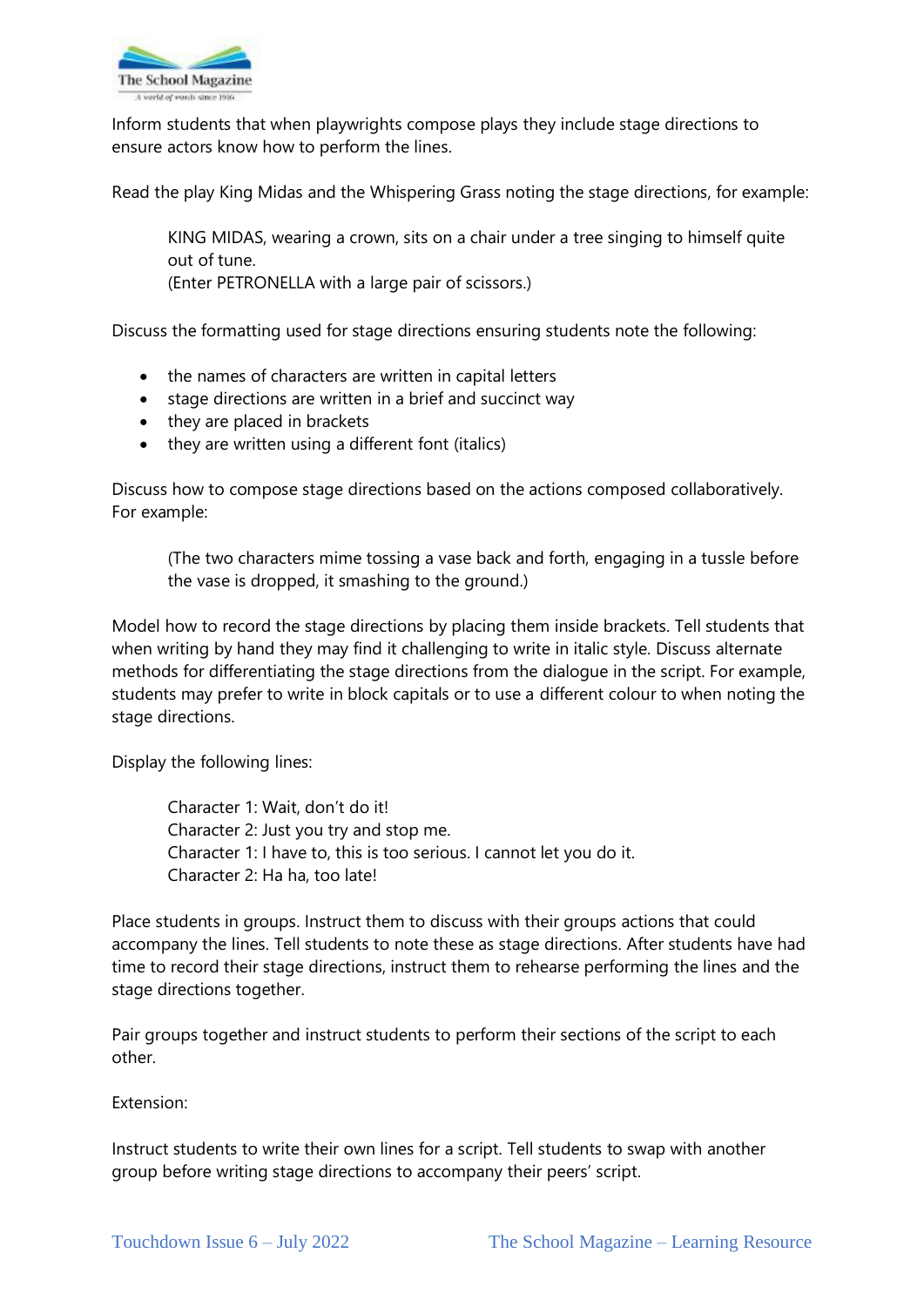

# **The Heron**

poem by Beverly McLoughland | illustrated by Matt Ottley

### [EN3-2A](https://educationstandards.nsw.edu.au/wps/portal/nesa/k-10/learning-areas/english-year-10/english-k-10/content/897) | [ACELY1715](https://www.australiancurriculum.edu.au/Search/?q=ACELY1715)

#### **Learning intention:**

I am learning to re-read and edit my own work using agreed criteria.

#### **Success criteria:**

- I can analyse a poem and identify criteria
- I can compose a poem based on observations of fellow students
- I can use the agreed criteria to self-assess my poem
- I can edit my poem to include any missing criteria

Read The Heron and discuss the following questions:

- What punctuation can you see? (a colon at the end of line 7, a comma at the end of line 10 and 13 and a question mark at the end of line 15)
- How many lines in total feature punctuation at the end? (4 out of 15 lines)
- How many sentences are there in the poem (one)
- What is the subject matter of the poem? (a heron standing in a pond)
- Where are capital letters used in the poem? (at the beginning of the first line and after the colon)
- What examples of figurative language are used? (metaphor, describing the heron as a 'singular flower')

Emphasise that the poem features limited punctuation, that a capital letter has not been used at the beginning of each line and that it includes only one sentence. Inform students that this style of writing, where a sentence continues over more than one line, is called enjambment. View the video [What is Enjambment?](https://liberalarts.oregonstate.edu/wlf/what-enjambment) from the Oregon State University for further information.

Place students in groups and provide them with post-it-notes or small pieces of paper. Instruct students to note anything they have learnt about enjambment on the post-it-notes.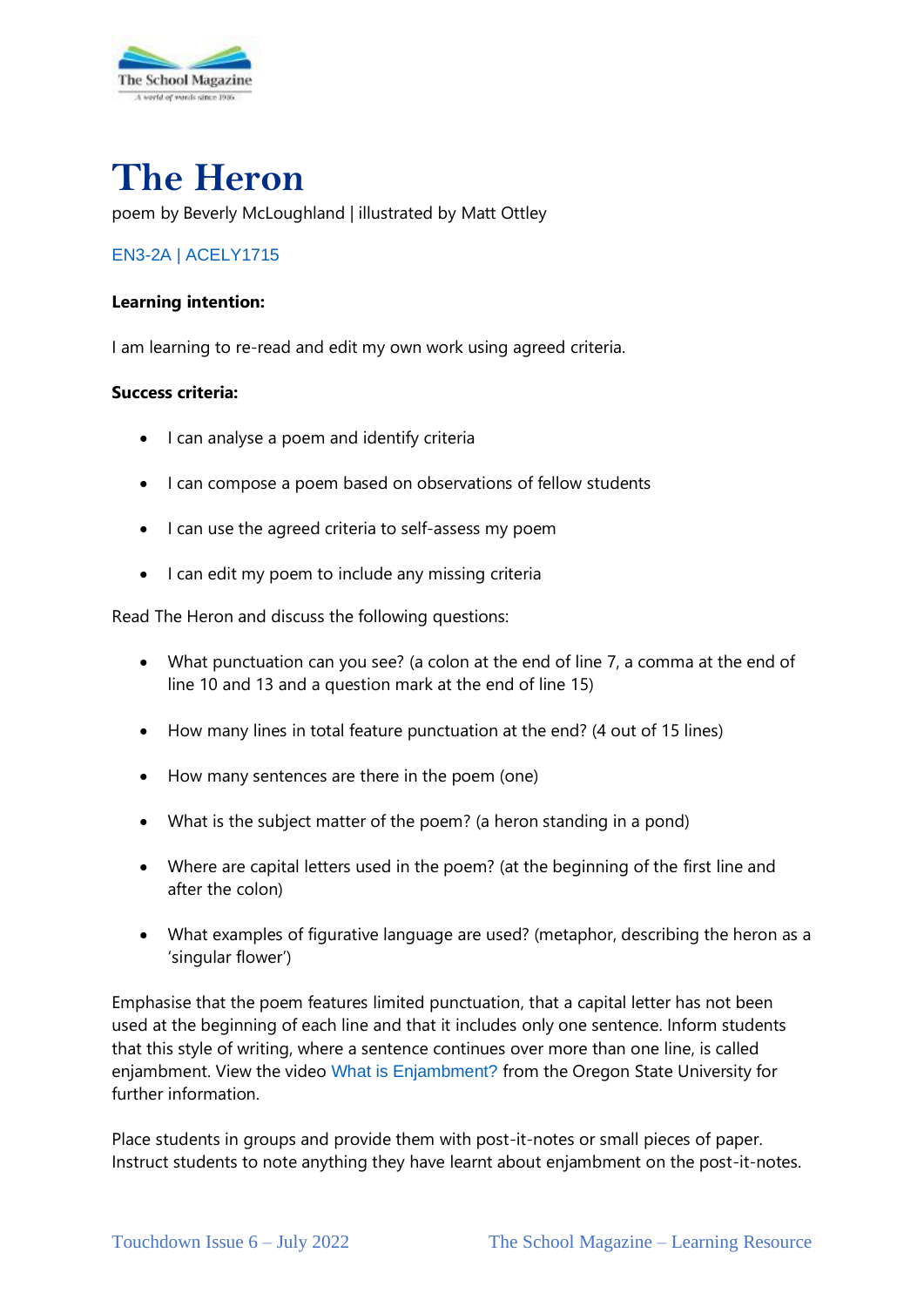

Discuss what students have identified, instructing them to add any they missed. Display the criteria for each group so they can use it later to self-assess the poems they compose.

Discuss the impact featuring only one sentence in a poem has on readers. Sample responses include, that it makes the poem quick and easy to read, it means it is easy to understand and that the minimal use of punctuation encourages readers to continue reading to reach the end.

Inform students that they will be composing and editing their own enjambed poems.

Discuss how students behave in their natural environment (the playground or the classroom). You may choose to do this by leading the students around the playground at recess time or by viewing a video such as: [Elementary School Pupils Running Into Playground](https://www.dreamstime.com/stock-footage-elementary-school-pupils-running-playground-group-schoolchildren-open-gate-to-run-towards-camera-shot-canon-d-mk-video57552459) from DreamsTime.

Discuss vocabulary that could be used to describe the students in their natural habitat and note suggestions on the board. For example:

• running, skipping, watching, waiting, eagerly anticipating the canteen opening

Discuss how to incorporate the observations of students into a poem that features enjambment. A sample response has been provided:

She stands watching eyes trained on the shutters never looking away: until, the crunch of metal the shutters lift she sprints money in hand keen to make her purchase after she turns a smile on her face as she eats her ice block.

Use the criteria on the post-it-notes to peer-review the poem composed collaboratively. Discuss which of the criteria the poem meets (e.g. featuring only one full stop, including only one sentence) and any which it does not meet (using descriptive adjectives).

Place students in pairs and instruct them to use their observations of their fellow students to compose a poem that features enjambment.

Once students have had time to compose their poems instruct them to use the criteria they created earlier to self-assess their poems. Discuss the number of criteria students managed to incorporate and any they are yet to include.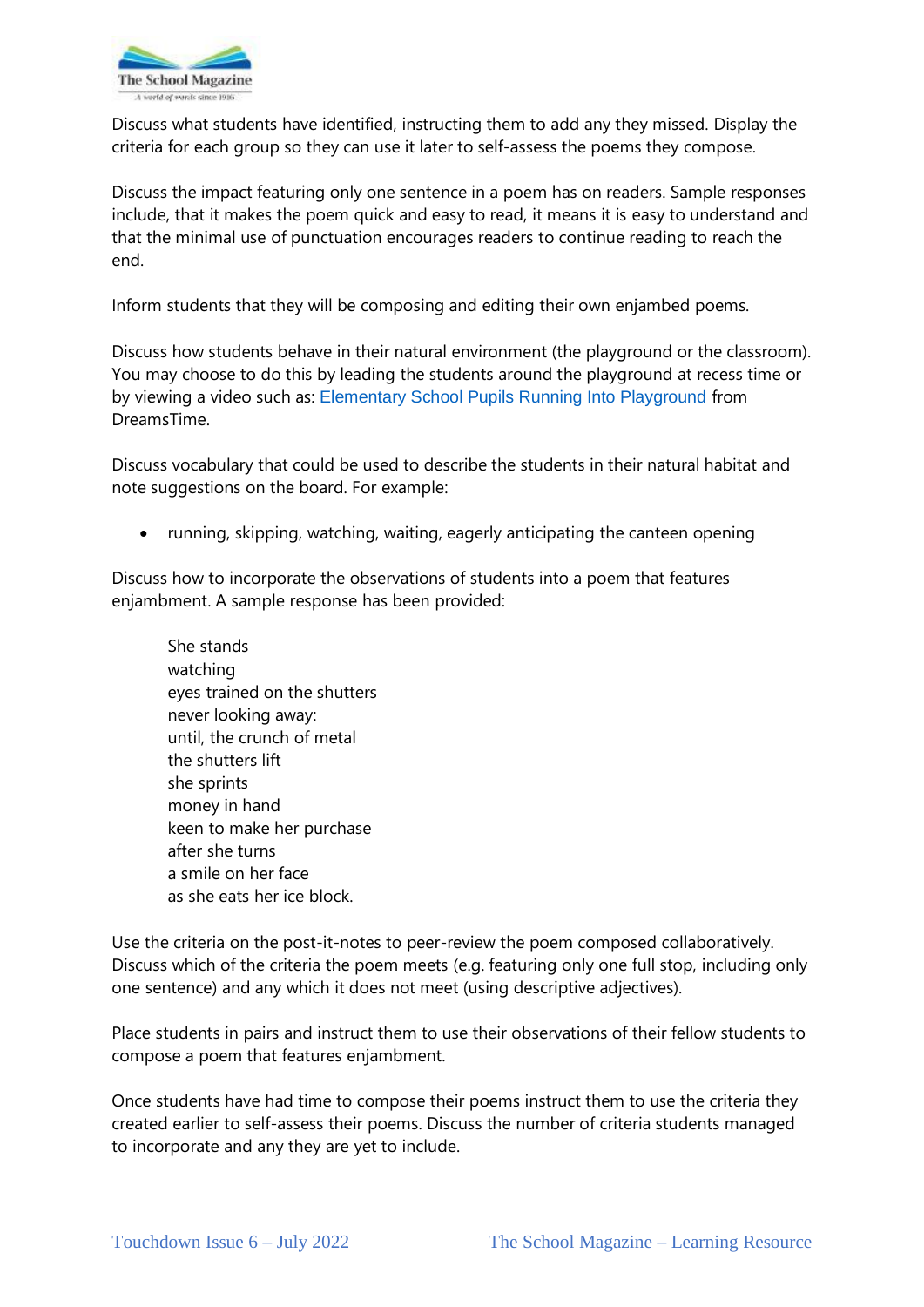

Allow time for students to edit their poems, striving to incorporate any missing criteria.

# **Molly's Magic Garden**

story by Paul Malone | illustrated by [Anna Bron](http://www.annabron.com/)

### [EN3-3A](https://educationstandards.nsw.edu.au/wps/portal/nesa/k-10/learning-areas/english-year-10/english-k-10/content/893) | [ACELY1713](https://www.australiancurriculum.edu.au/Search/?q=ACELY1713)

#### **Learning intention:**

I am learning to make inferences about the mood of a story based on connotations the vocabulary evokes.

#### **Success criteria:**

- I can identify vocabulary that inspires positive connotations
- I can analyse an extract from a narrative to identify words with negative connotations
- I can write a brief narrative
- I can select vocabulary to include in my narrative based on the connotations it inspires

Prior to reading Molly's Magic Garden, view the video [Connotation, Imagery and Symbol](https://theschoolmagazine.com.au/resources/connotation-imagery-and-symbol) from The School Magazine, from the beginning up to 1 minute and 50 seconds. Ensure students observe that 'connotation' means the feeling inspired by a word in an individual.

Play a brief game of 'Name that Connotation' similar to that played in the video. Place students in groups and instruct them to discuss connotations (what the word makes them feel) for the following words:

- Rain (some students may suggest the word inspires feelings of misery as it causes people to be stuck inside while others may identify that it inspires feelings of hope with the promise of new life or as if the world is being washed clean)
- Flower (some may feel it inspires happiness while others may think of melancholy due to the fact flowers are used to commemorate somber events such as a funerals)

Inform students that connotations associated with specific words help to create the mood of a story and that they can provide an insight into the way characters are feeling. Tell students that words can have positive connotations (e.g. sunshine, love, warmth) or negative connotations (e.g. lightning, hatred, freezing). Remind students that the connotations evoked by particular words are subjective and that responses may differ between individuals.

Read the first page of Molly's Magic Garden (page 15). Instruct students to identify vocabulary in the extract, used to describe Molly and her home, that has positive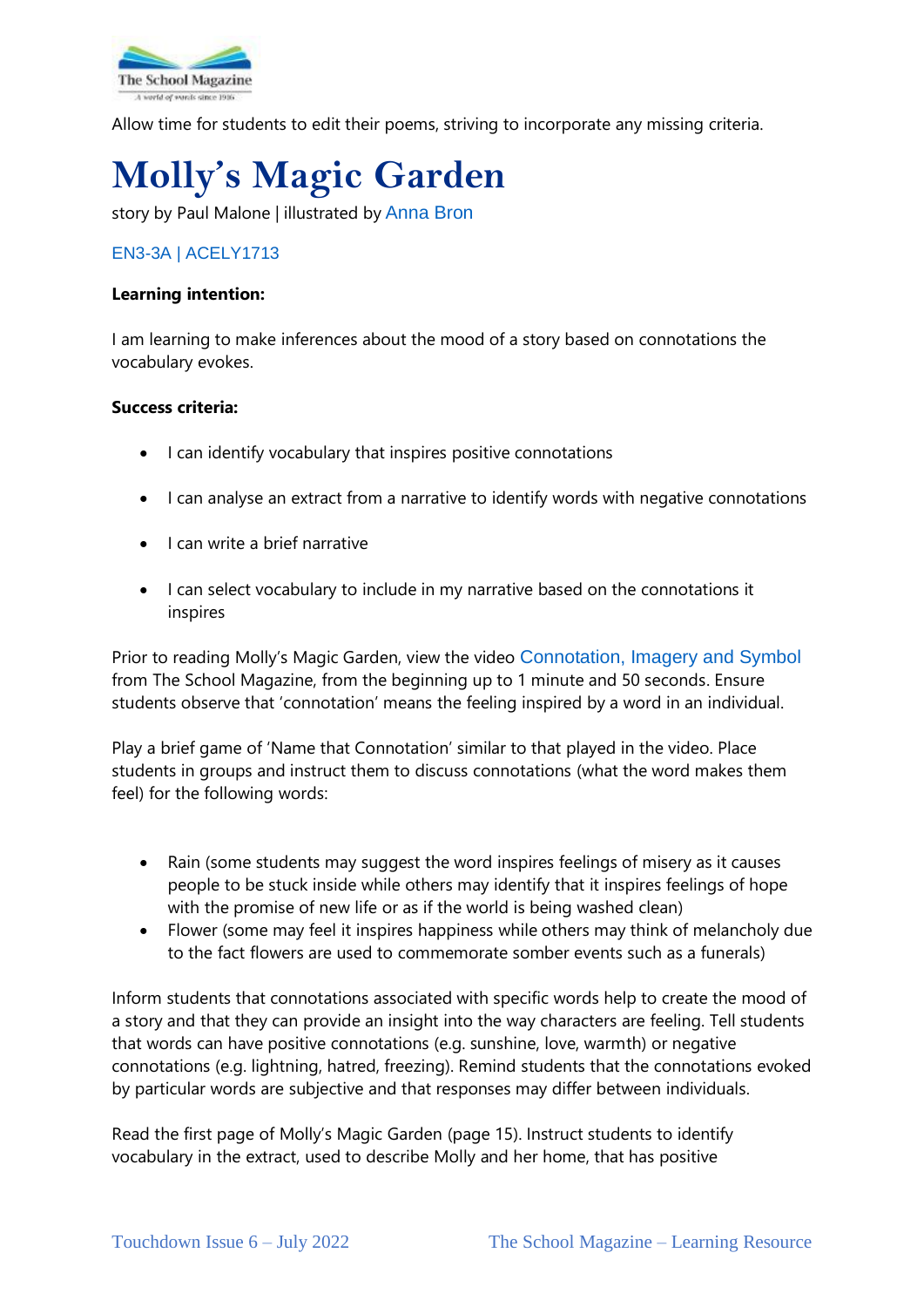

connotations. Tell them to discuss the feelings each word evokes with their partner using the [think-pair-share](https://education.nsw.gov.au/teaching-and-learning/student-assessment/smart-teaching-strategies/literacy/writing/stage-4/ideas/developing-ideas) strategy. Sample responses include:

- she sings out (implying joy)
- Molly's Magic Garden (providing connotations of mystery and magic)
- potter (with connotations of ambling at leisure)
- amazement (evoking feelings of wonder)
- bright beam (inspiring connotations of light, joy and sunshine)
- safe (evoking feelings of comfort)

Discuss the impressions readers have of Molly and her home based on the connotations of the vocabulary used (that Molly is warm and happy and that her home is a comforting, joyful place). Note how vocabulary that inspires positive connotations has been included in variety of story elements, such as the detailing of the main character's actions and in the description of the setting.

Continue reading to the end of page 16 drawing students' attention to the three stars at the end of the text on page 15. Highlight that the stars note that time period has changed in the following section (page 16).

Tell students that they will be identifying vocabulary that has particular connotations. Instruct students to work with the same partner as before. Tell them to work together to identify vocabulary on page 16 that inspires negative connotations. Sample responses include:

gazing wistfully she was like a weary seabird drizzle eyes downcast flaky paintwork her mantle of rust

Discuss how this changes the mood of the narrative, emphasising that the mood changes to melancholy and the setting feels less homely and comforting.

Read the remainder of the story. Inform students that they will be using their new-found knowledge about connotations to construct a brief extract of a narrative that creates a clear mood. Tell students that they can choose whether to make their narrative feel positive or negative. Instruct students to use the vocabulary they have identified through each of the earlier activities to create the mood.

Tell students to include the vocabulary they select to describe the following elements in their story:

- A journey to a new place
- A character who reflects the mood provided in the narrative
- A brief description of their surroundings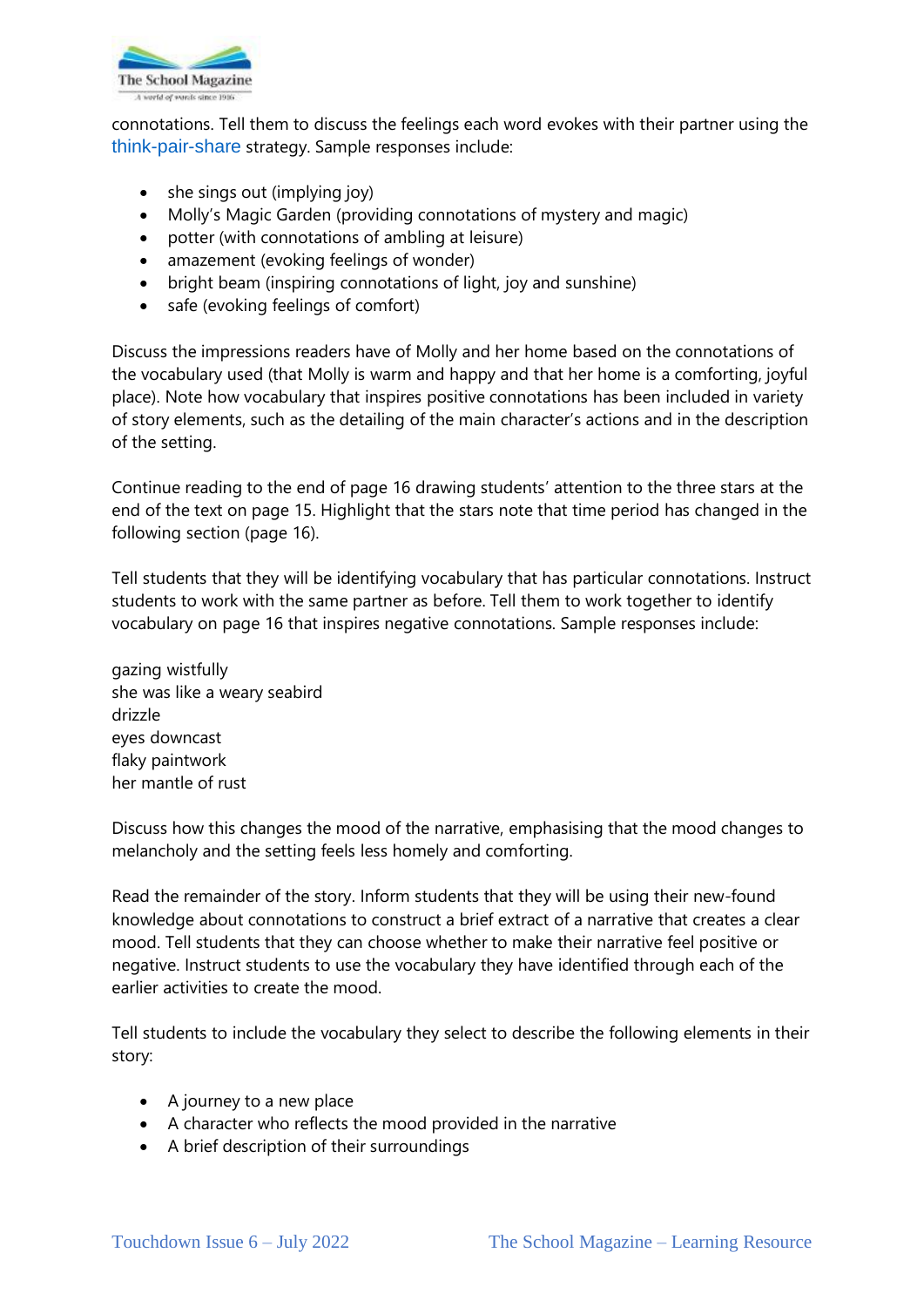

Allow time for students to compose their narratives. Match groups together and instruct the students to share their stories. Instruct the pair not sharing at the current time to identify the mood of their peers' narrative based on the connotations of the vocabulary they have used in their stories.

# **The First Lighthouse**

article by Penny Garnsworthy | illustrated by photos courtesy of Supreme Council of Antiquities, Egypt and Alamy

### [EN3-4A](https://educationstandards.nsw.edu.au/wps/portal/nesa/k-10/learning-areas/english-year-10/english-k-10/content/896) | [ACELA1526](https://www.australiancurriculum.edu.au/Search/?q=ACELA1526)

#### **Learning intention:**

I am learning to identify the meanings of words with Greek origins.

#### **Success criteria:**

- I can identify vocabulary that features root words with Greek origins
- I can discuss possible meanings for the root words based on the context
- I can write a summary of the meaning I have identified

Display the following list of root words with origins in Ancient Greece (at this stage don't inform students what the root words mean):

- ologi
- arch
- circa
- photo
- graph

Select the first root word from the list (ologi) and scan the article for words that it features in ('pharologist ', 'archaeological' 'archaeologist', 'Egyptologists', 'archaeological').

Discuss the following questions:

- Can you think of other words that include this root? (e.g. sociologist, psychologist)
- Read the sentence in the article that the word appears in. What do you think is the meaning of the word? (i.e. the sentence is, 'And why do we call people who study lighthouses pharologists?' as the sentence has the word 'study' in it I assume 'pharologists' study something)
- What might be the meaning of the root word? (i.e. based on the context, it might mean 'to study')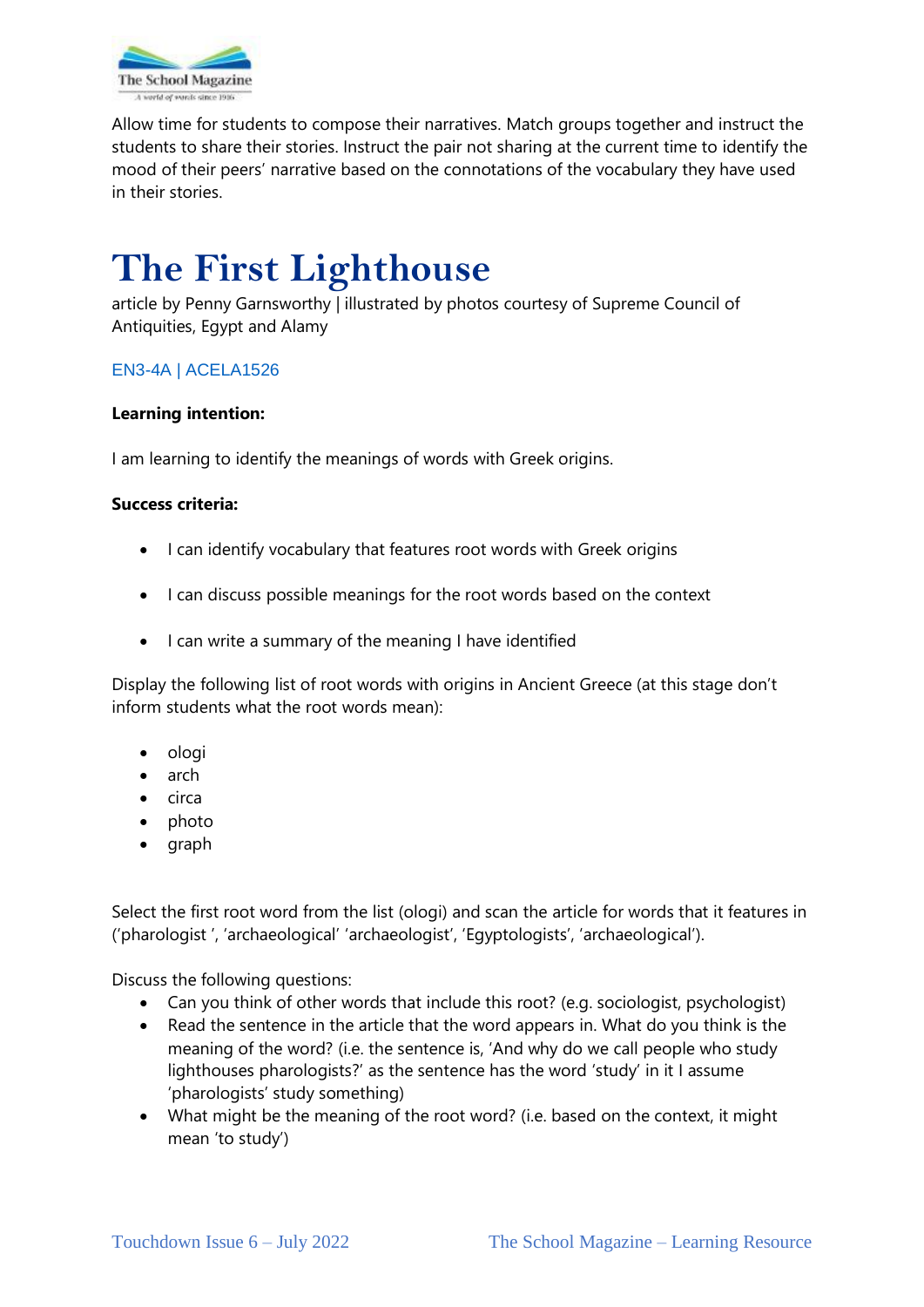# **The First Lighthouse**

Some of the vocabulary used in The First Lighthouse includes root words (parts of words without prefixes or suffixes attached) that originate from Greece. These root words have been included in the table below. Use this table to record your responses as you analyse these words. An example has been completed for you.

| Root word   | Can you think of other<br>words that include<br>this root? | Identify a word in the<br>text this root appears<br>in. Read the rest of<br>the sentence. Use the<br>context (the rest of<br>the sentence) to<br>predict what the word<br>might mean. Write<br>your prediction here. | What do you think is<br>the meaning of the<br>root word? |
|-------------|------------------------------------------------------------|----------------------------------------------------------------------------------------------------------------------------------------------------------------------------------------------------------------------|----------------------------------------------------------|
| ologi<br>1. | sociologist,<br>psychologist<br>biologist                  | the sentence is, 'And<br>why do we call people<br>who study lighthouses<br>pharologists?' As the<br>sentence has the word<br>'study' in it I assume<br>'pharologists' study<br>something.                            | Based on the context,<br>it might mean 'to<br>study'.    |
| 2.<br>arch  |                                                            |                                                                                                                                                                                                                      |                                                          |
| circa<br>3. |                                                            |                                                                                                                                                                                                                      |                                                          |
| photo<br>4. |                                                            |                                                                                                                                                                                                                      |                                                          |
| 5.<br>graph |                                                            |                                                                                                                                                                                                                      |                                                          |

Compose a dictionary entry with the Etymology (the word origin) for each of the root words above. For example:

- 1. 'ology' (from the ancient Greek) meaning to study
- 2.
- 3.
- 4.
- 5.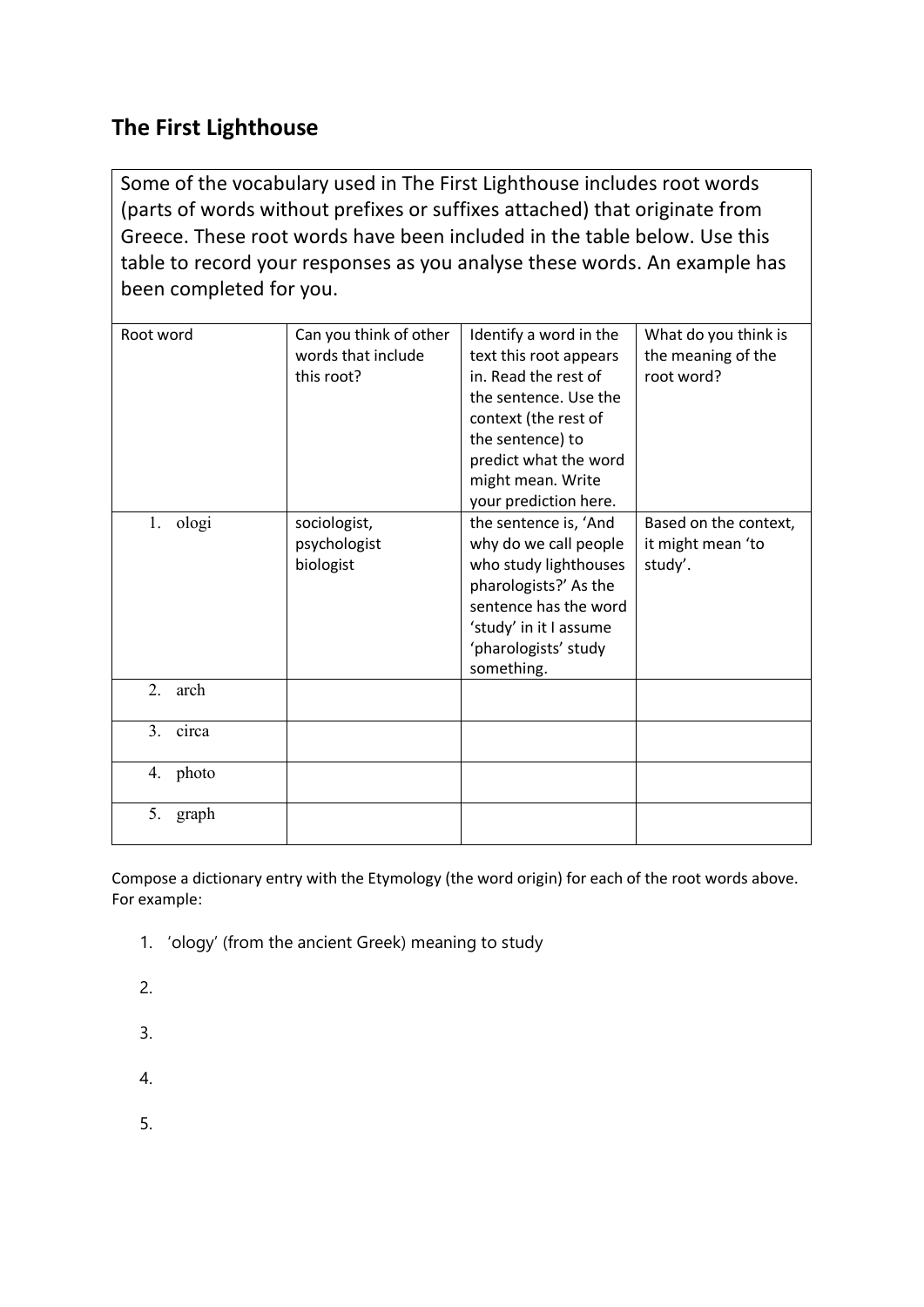

Inform students that dictionary entries that define vocabulary often also include the Etymology for the word (its origin). View an example, such as that for the word [nap](https://www.merriam-webster.com/dictionary/nap) on the Merriam Webster online dictionary.

Collaboratively compose a dictionary entry for the first root word based on responses to the discussion questions. For example:

'ology' (from the ancient Greek) meaning to study

Refer students to Worksheet 1. Draw students attention to how the responses for the first word have been recorded in the table on the worksheet. Place students in pairs and instruct them to work through the remaining words from the list on their worksheet, recording their responses in the table on Worksheet 1 before composing diary entries that feature the Etymology for the word.

Share responses before checking students interpretations against the real meanings using the article, [Boost Your English Vocabulary With These 50 Greek and Latin Root](https://www.thoughtco.com/common-word-roots-in-english-1692793)  [Words,](https://www.thoughtco.com/common-word-roots-in-english-1692793) from Thought.co.

# **The Missing Persons Case**

story by Richard Brookton | illustrated by [illustrator](http://www.annabron.com/) [Tohby Riddle](https://www.penguin.com.au/authors/tohby-riddle)

## [EN3-7C |](https://educationstandards.nsw.edu.au/wps/portal/nesa/k-10/learning-areas/english-year-10/english-k-10/content/898https:/educationstandards.nsw.edu.au/wps/portal/nesa/k-10/learning-areas/english-year-10/english-k-10/content/898) [ACELT1618](https://www.australiancurriculum.edu.au/Search/?q=ACELT1618)

### **Learning intention:**

I can create a story that combines aspects of texts I have experienced in innovative ways.

#### **Success criteria:**

- I can discuss ideas about an event
- I can analyse a story to identify key features of the genre
- I can compose a story featuring a crime
- I can incorporate multimedia elements in a presentation of my story

Prior to the lesson, set up the following 'clues' by placing objects around the room:

- a feather or a picture of one printed or displayed digitally
- some bird seed or a picture of some
- the lid of a pen scattered by the door

In addition to this, leave a window wide open in full view of the students.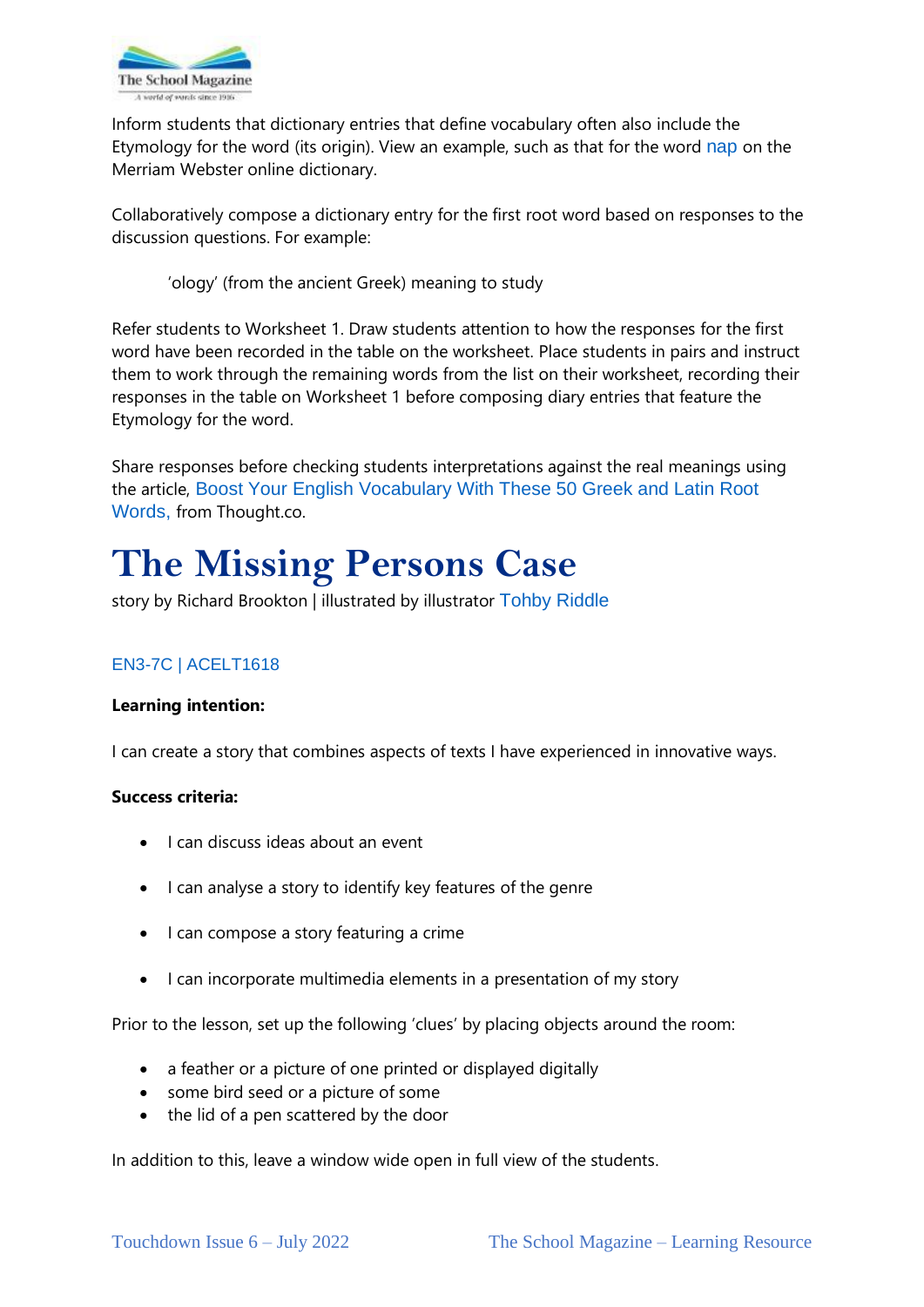

Inform students that the following crime has been committed: your pencil case has gone missing.

Collaboratively examine the clues and discuss who might have come into the classroom and stolen your pencil case. Allow time for students to make suggestions of what may have happened and who the potential culprit might be. Suggested ideas might include:

- a bird has flown in the window looking for birdseed and has stolen the pencil case
- an animal has entered through the window and has eaten the pencil case
- the pencil case has grown legs and has climbed out the window
- a student has snuck through the open window and stolen it

Inform students that stories that focus on solving crimes are known as 'detective stories' and that they are an incredibly popular genre.

Read The Missing Persons Case. Discuss elements included in the story and note them on the board, including the following:

- there is a victim of a crime or someone who has been wronged (Mrs. Lasky)
- there is a suspect (Mr. Bracken) that turns out to be innocent
- someone is investigating the crime (Dan Barlow)
- the story features a misunderstanding about who is the true owner of the cat
- there are clues that helps the characters solve the case (the sighting of the black and white cat in Mr. Bracken's window, he has been keeping the cat inside due to it being unwell)

Discuss images and sounds that could be added to this story if it was converted to a multimedia presentation. For example: sounds of a cat meowing, a suspenseful tune when Dan and Alex begin the search, dramatic music when they spot the cat in Mr. Bracken's window, fireworks or some celebratory images when they solve the case.

Tell students that they will be composing their own detective story.

Place students in pairs and instruct them to discuss their own ideas about who is responsible for the missing pencil. Instruct students to orally compose a brief story where a crime is believed to be committed. Tell students to use the list of elements on the board of what is featured in The Missing Persons Case to guide them with what to include in their own stories. Remind them to include the clues that were left around the classroom in their story.

Allow students access to digital technology and instruct them to create a multi-media presentation, using programs such as PowerPoint, to tell their story. Instruct students to insert images of the clues and sounds to create the mood into their presentation. Students can use audio search engines such as [FindSounds](https://www.findsounds.com/) to locate sound effects they can insert into their presentations.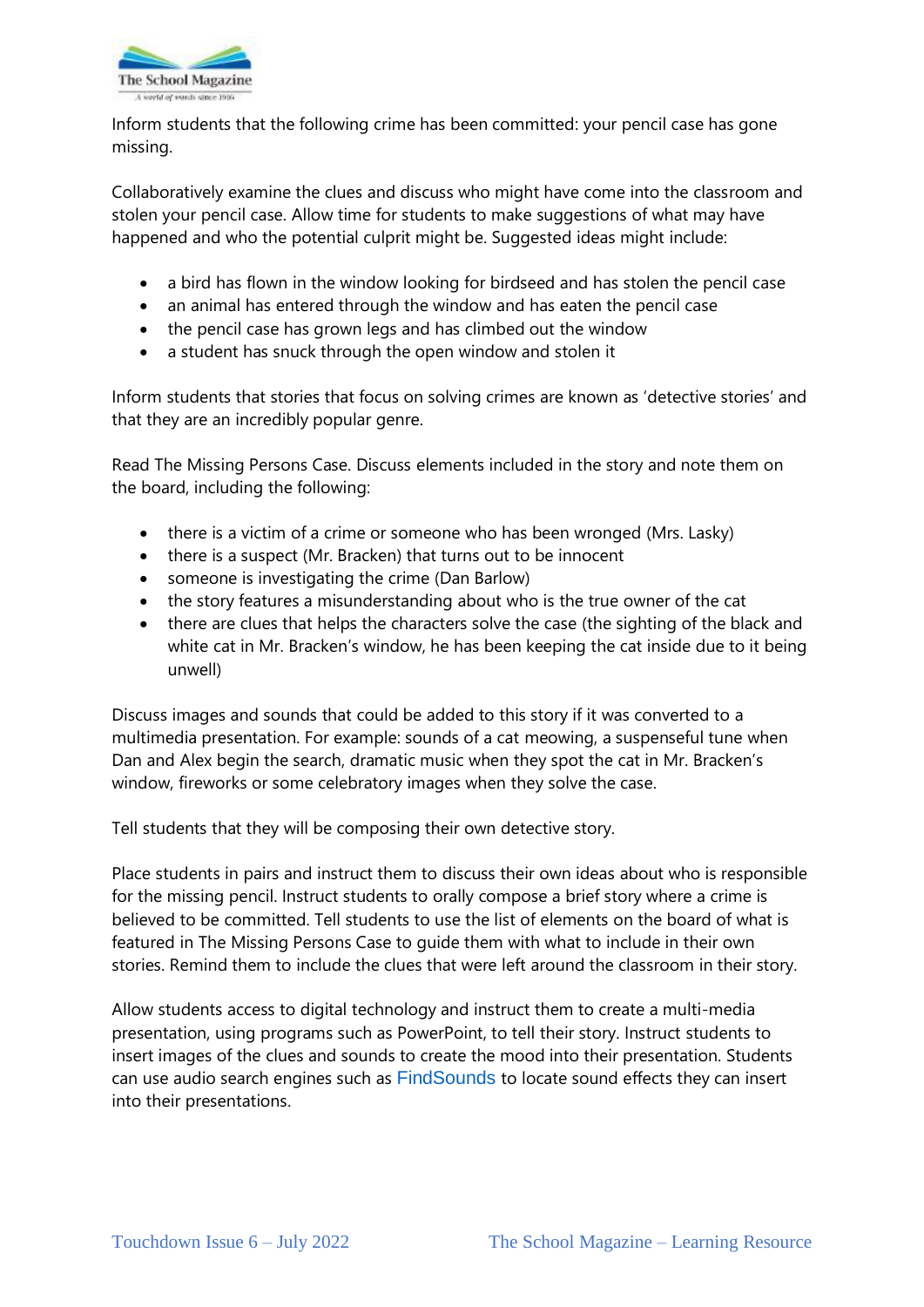

# **Feeding the Eels**

poem by Melanie Koster | illustrated by [illustrator](http://www.annabron.com/) [Marjorie Crosby-Fairall](https://www.crosby-fairall.com/)

### [EN3-6B](https://educationstandards.nsw.edu.au/wps/portal/nesa/k-10/learning-areas/english-year-10/english-k-10/content/895) | [ACELA1523](https://www.australiancurriculum.edu.au/Search/?q=ACELA1523)

#### **Learning intention:**

I am learning to use adverbial groups to compose clear and cohesive texts.

#### **Success criteria:**

- I can identify adverbial groups in a text
- I can compose adverbial groups
- I can include adverbial groups in a poem

Display a copy of the poem without allowing students to view the accompanying illustration or to read the title at this stage. Alternatively, read the poem aloud without revealing either the title or showing students the illustration.

Place students in small groups and instruct them to discuss what the subject matter of the poem might be. Instruct students to identify vocabulary from Feeding the Eels they used when making their predictions. Share students responses.

Sample responses might include:

- A lizard, due to phrases such as 'twisting and turning about the rocks' and 'afterwards, melting into murky shadows like thieves'
- A jellyfish, due to phrases such as 'an ebony tangle dances like Medusa's locks' (ensure students are aware that [Medusa](https://www.britannica.com/topic/Medusa-Greek-mythology) is a figure from ancient Greek mythology, whose hair was a tangle of snakes)

Highlight that there is no main noun in the poem, which makes the subject matter unclear. Discuss the grammatical name for type of phrases included in the poem (mostly adverbial phrases with some adjectival).

Focus students' attention solely on the adverbial phrases/groups. Identify examples of these, such as:

twisting and turning about the rocks

fang-like feelers search out food

an ebony tangle dances like Medusa's locks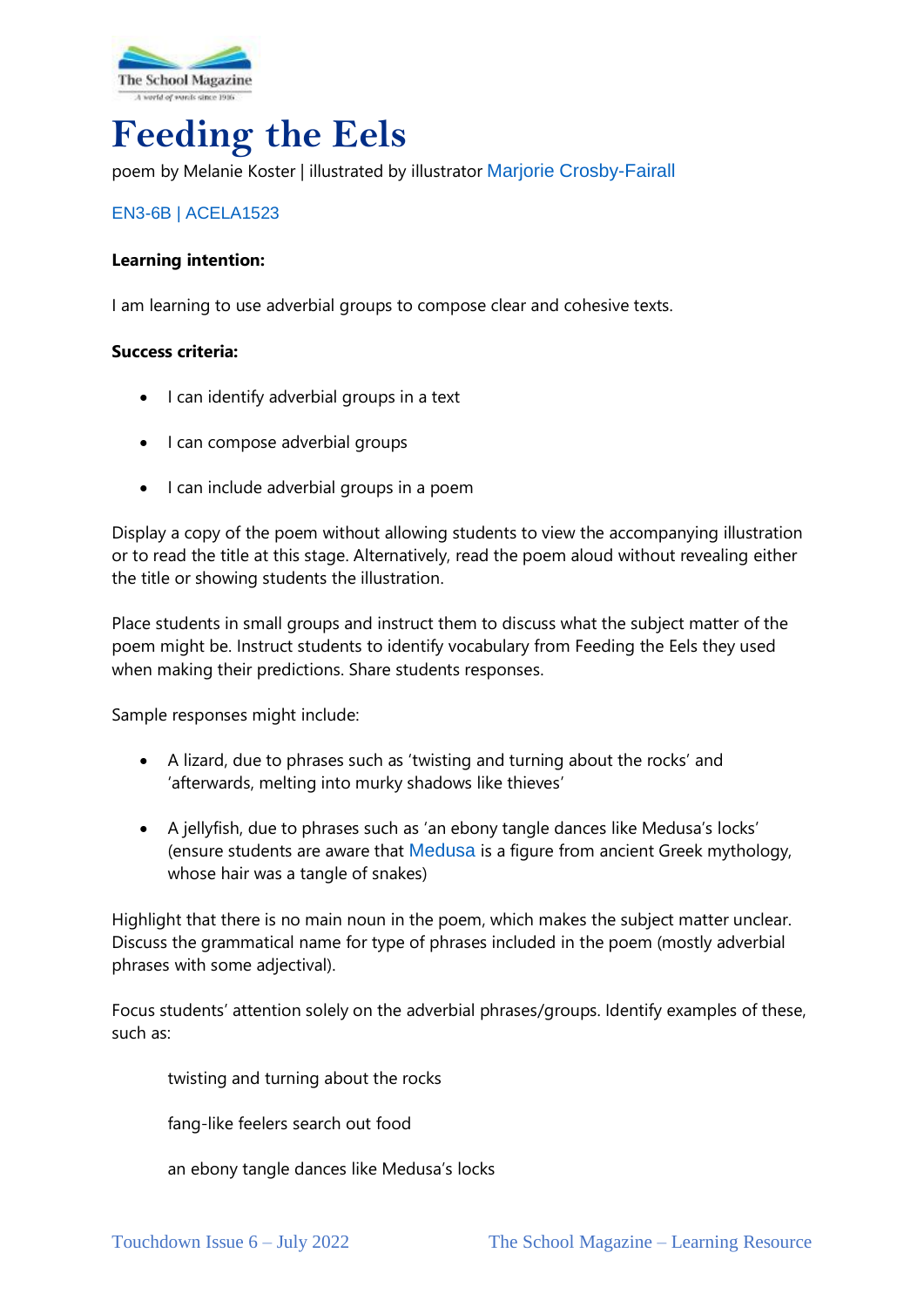

afterwards, melting into murky shadows like thieves

Emphasise that is unusual to see adverbial phrases without a main noun/subject.

View the video [Baby Foxes Playing](https://www.youtube.com/watch?v=lcTf_4fm6rU) on YouTube.

Discuss what the foxes are doing and compose adverbial phrases that could be used to describe them. For example:

crouching and pouncing on imaginary opponents watching and waiting like sentinel soldiers flicking a foot for a leisurely scratch

Collaboratively compose these into a brief poem featuring adverbial phrases but no main subject. View Feeding the Eels for inspiration on structure. Note the lack of punctuation in Feeding the Eels. A sample response for a poem has been provided below:

Bright black eyes, gazing with interest, Watching, waiting, like sentinel soldiers, Flicking a foot for a leisurely scratch

Chasing and frolicking with their sibling sniffing the air for scraps

a red tail floats as bushy as a toilet brush

afterwards flopping like jelly exhausted from fun

Place students in pairs. Instruct them to select a video from the National Geographic Kids [Video](https://kids.nationalgeographic.com/videos) section to view.

Tell students to compose their own adverbial groups/phrases based on the animals featured in their chosen video. Once students have composed adverbial groups/phrases, instruct them to use these in their own poem. Remind students to avoid including the name of the animal in the poem.

Allow time for students to complete their poems before matching them with another pair. Instruct students to not allow the other pair to know the subject of their poem just yet.

Instruct students to work with their partner to strive to use the adverbial groups/phrases in the poem to identify the animal their peers have written about. Remind them to identify the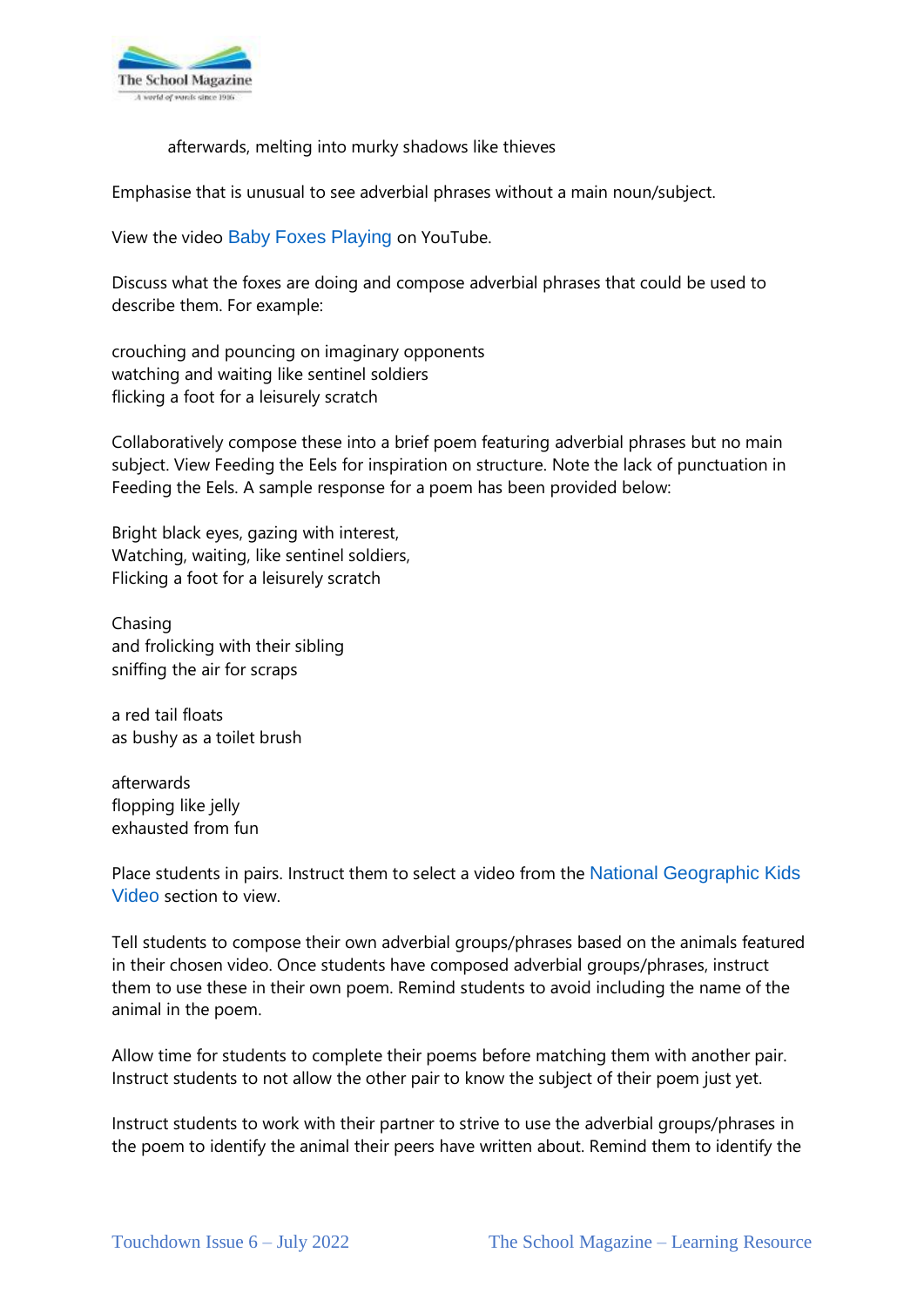

vocabulary that led them to conclude which animal the poem is based upon. Share responses, reflecting on any predictions that were correct and those that were incorrect.

# **Dossier of Discovery: Art of Stone**

article by [Anne Renaud](http://annerenaud.net/) | photos courtesy of Nizar Ali Badr

### [EN3-1A](https://educationstandards.nsw.edu.au/wps/portal/nesa/k-10/learning-areas/english-year-10/english-k-10/content/892) | [ACELY1816](https://www.australiancurriculum.edu.au/Search/?q=ACELY1816)

#### **Learning intention:**

I am learning to vary conventions of spoken interactions based on the degree of formality required.

#### **Success criteria:**

- I can discuss ideas with my peers
- I can compose sentences featuring formal and impersonal language
- I can present my ideas to another group using formal language

After reading Dossier of Discovery: Art of Stone, view a video of a read aloud version of the book mentioned in the article, [Stepping Stones: A Refugee Family's Journey,](https://www.youtube.com/watch?v=bI5TuJCOTV0) on YouTube.

Pause the video when the first photograph is on screen (the photo that shows clusters of rocks assembled as people, holding heart shaped rocks). On the video, this appears from 42 to 52 seconds.

Discuss what the elements in the image might represent. Encourage students to share how the image makes them feel and what it makes them think of.

Encourage students to use sentence strings, such as, 'it makes me feel…' 'it makes me think…'.

Provide an example of your own, such as:

The photo makes me think of all the people around the world contributing to create peace. It makes me feel warm, thinking a huge part of humanity is working towards the same goal.

Tell students that once they have discussed their ideas, they'll be composing a formal presentation about their views of the images.